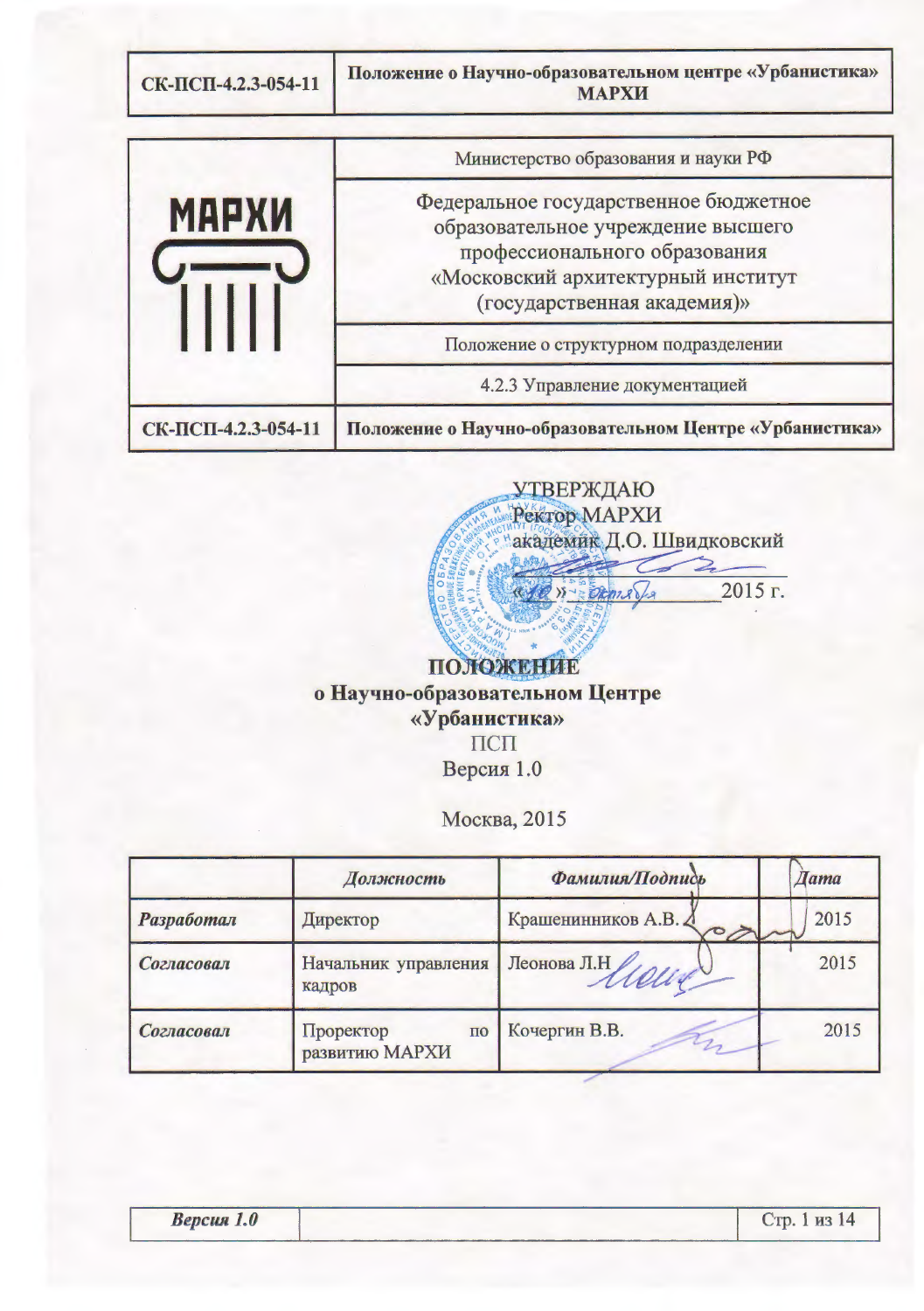СК-ПСП-4.2.3-054-11

| № раздела               | Наименование раздела                      | Страница |  |  |
|-------------------------|-------------------------------------------|----------|--|--|
| 1                       | 2                                         | 3        |  |  |
| $\mathbf{1}$            | Общие положения                           | 3        |  |  |
| $\overline{2}$          | Основные задачи                           | 4        |  |  |
| 3                       | Функции                                   | 5        |  |  |
| $\overline{\mathbf{4}}$ | Перечень документов и записей по качеству | 6        |  |  |
| 5                       | Финансовая деятельность                   | 6        |  |  |
| 6                       | Взаимосвязи подразделения                 | 8        |  |  |
| $\overline{7}$          | Основные функции руководителя Центра      | 10       |  |  |
| 8                       | Обязанности руководителя Центра           | 10       |  |  |
| 9                       | Права руководителя Центра                 | 11       |  |  |
| 10                      | Ответственность руководителя Центра       | 11       |  |  |
| 11                      | Лист согласований                         | 13       |  |  |
| 12                      | Лист регистрации рассылок                 | 13       |  |  |
| 13                      | Лист регистрации изменений                | 14       |  |  |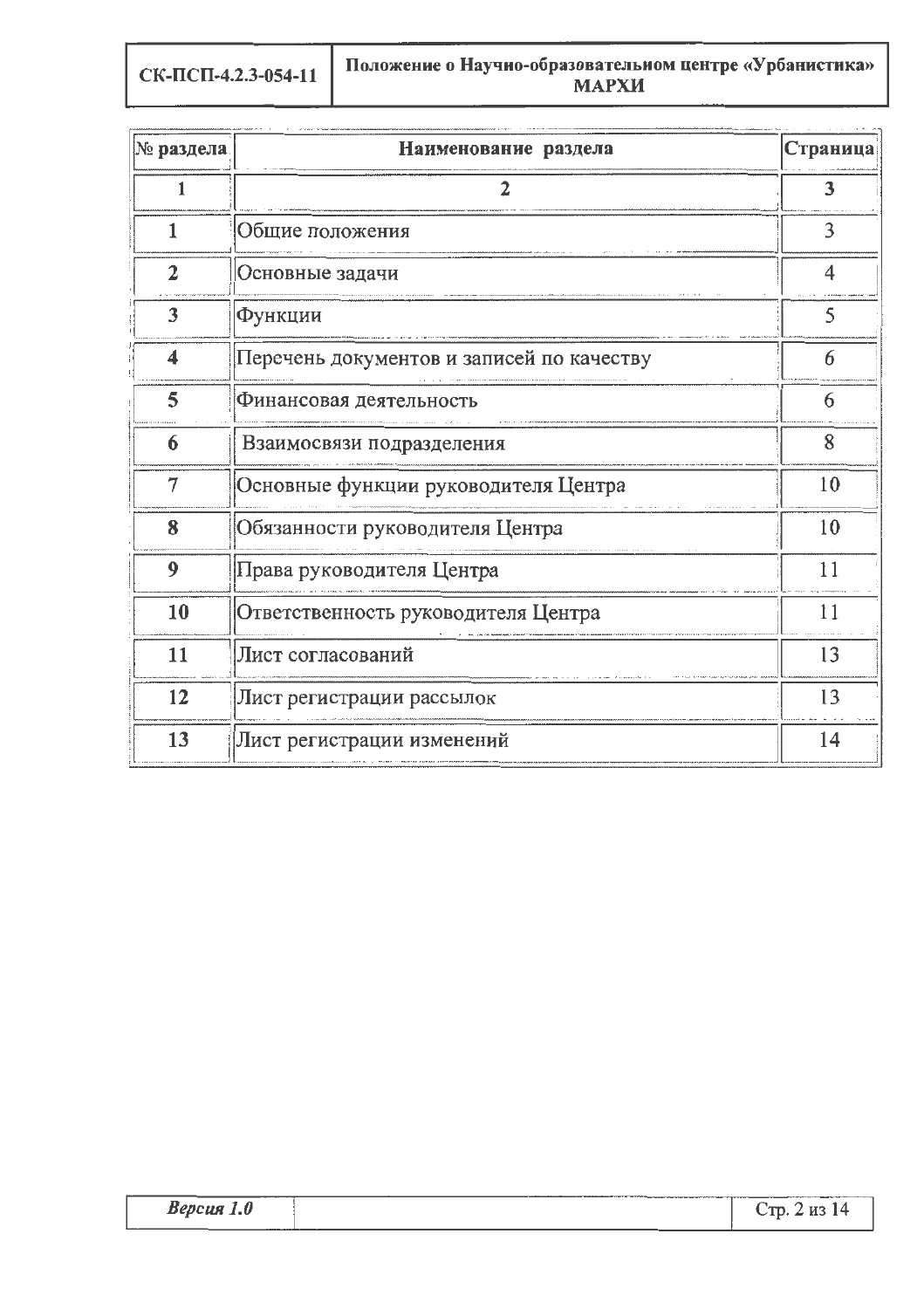#### 1. Раздел. Общие положения

Настоящее положение регулирует деятельность Научно-образовательного Центра «Урбанистика», определяет его задачи, функции, права и обязанности.

1.1. Научно-образовательный Центр «Урбанистика» (далее по тексту - Центр) является структурным подразделением федерального государственного бюджетного образовательного учреждения высшего профессионального архитектурный образования «Московский институт (государственная (далее - МАРХИ), ведущим научно-исследовательскую и академия)» работуи оказывающим платные образовательные услуги по программам, указанным в лицензии МАРХИ на право осуществления образовательной деятельности.

образован  $1.2.$ Шентр путем реорганизации Факультета повышения квалификации градостроителей и учебного центра «Урбанистика».

- 1.3. Центр осуществляет свою деятельность на условиях самофинансирования.
- 1.4. Полное наименование центра на русском языке:

«Научно-образовательный Центр «Урбанистика» Московского архитектурного института».

Сокращенное наименование подразделения на русском языке: «НОЦ УРБАНИСТИКА - МАРХИ».

Полное англоязычное название: "Research and Study Center "Urbanistika" of Moscow Architectural Institute"

Сокращенное англоязычное наименование "RSC - Urbanistika MARHI".

- 1.5. Место нахождения Центра: 107031 г. Москва, ул. Рождественка, дом 11, стр.3, комната 1.
- 1.6. Реорганизация и ликвидация Центра могут осуществляться на основании решения Ученого совета «Московского архитектурного института (государственной академии)» в соответствии с Уставом МАРХИ; Политикой руководства в области качества; Целями МАРХИ в области качества; решениями Ученого совета МАРХИ; локальными актами МАРХИ: приказами, распоряжениями, решениями, положениями и правилами, а также настоящим Положением.
- 1.7. Изменения и дополнения в настоящее Положение могут быть внесены ректором МАРХИ.
- 1.8. Руководство Центром осуществляет директор (далее по тексту -Директор).
- 1.9. Полномочия Директора определяются Разделом  $5<sup>1</sup>$ настоящего Положения.
- 1.10. Контроль за учебной деятельностью Центра осуществляет ректор МАРХИ.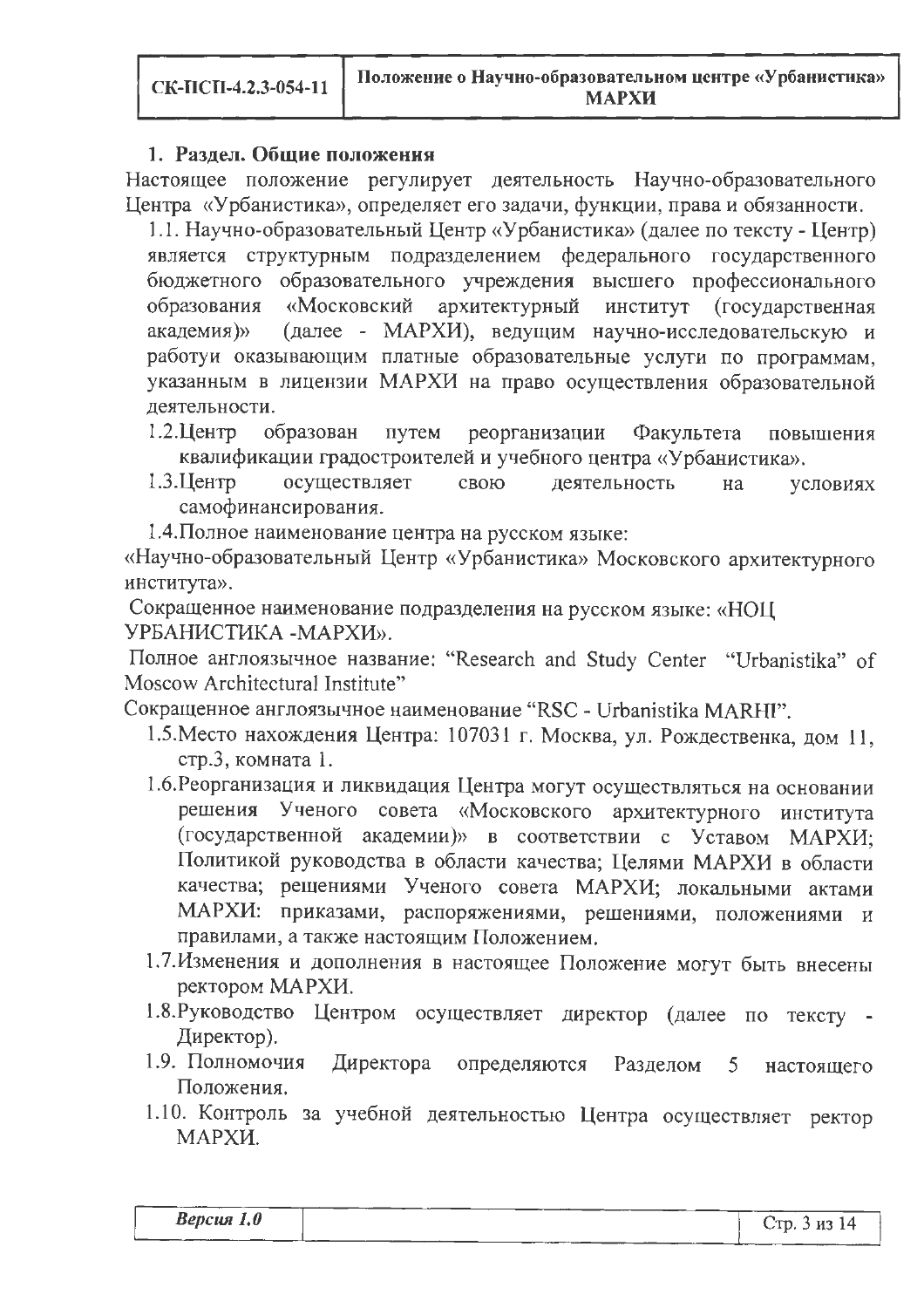#### 2. Разлел Основные залачи

- 2.1. Пентр созлан с целью углубления профессиональных знаний и повышения квалификации специалистов, работающих в области градостроительства, путем реализации программ архитектуры и высшего и дополнительного образования по профилю основных образовательных программ МАРХИ.
- 2.2. Для достижения поставленной цели Центр оказывает платные услуги в области образования, в том числе:
	- курсы краткосрочного повышение квалификации архитекторов и градостроителей;
	- краткосрочные работников проектных курсы тренинги лля  $\overline{M}$ организаций, в том числе для подготовки специалистов к аттестации и сертификации:
	- профессиональная переподготовка по направлениям леятельности института, обозначенным в Лицензии:
	- учебные программы магистратуры лругие образовательные  $\mathbf{u}$ мероприятия.
- 2.3. Для обеспечения высокого качества образовательных услуг Пентр проводит научно-исследовательскую и научно-методическую работу. в том числе:
	- методические разработки в области дополнительного образования специалистов. работающих области архитектуры  $\mathbf{B}$  $\overline{M}$ градостроительства;
	- фундаментальные прикладные исследования. конкурсное  $\mathbf{u}$ экспериментальное проектирование:
	- подготовку, издание и распространение научно-метолических материалов для слушателей;
	- оказание консалтинговых услуг:
	- другие работы, определенные законодательством Российской Фелерации и Уставом МАРХИ.

### 3. Раздел. Функции

- 3.1. Разработка на основе требований федерального государственного образовательного стандарта, представление на рассмотрение Ученого совета и утверждение ректором проекта программы очно-заочного обучения магистров по направлению «Градостроительство», в объеме свыше 4320 часов по профилю основной образовательной программы МАРХИ.
- 3.2 Разработка на основе требований федерального государственного образовательного стандарта, представление на рассмотрение Научнометодического совета и утверждение ректором проекта программы дополнительного образования по профессиональной переполготовке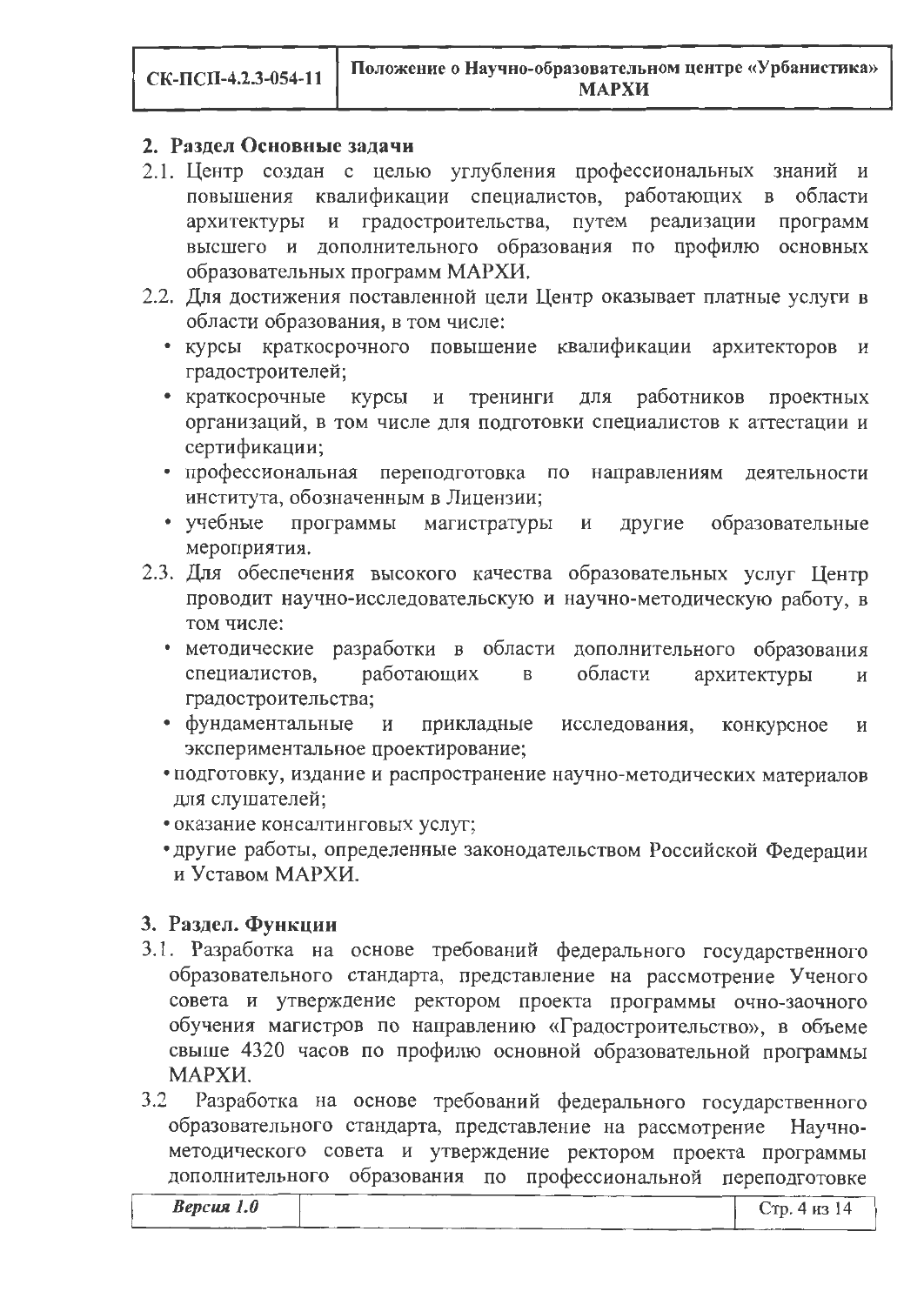«Градостроительство», в объеме свыше 500 часов по профилю основной образовательной программы МАРХИ.

3.3. Разработка программ повышения квалификации «Градостроительство» (от 72 до 500 часов) для лиц, указанных в п. 2.4. настоящего Положения.

3.4 Разработка проектов форм договоров на оказание Центром платных образовательных услуг, подготовка к заключению данных договоров в порядке, установленном ректором МАРХИ.

- 3.5 Взаимоотношение Центра с юридическими и физическими лицами, в том числе при оказании платных услуг, осуществляется в рамках договоров МАРХИ, предусматривающих привлечение Центра к выполнению договорных обязательств МАРХИ.
- 3.6 Оформление приема обучающихся и слушателей в Центр в соответствии с требованиями МАРХИ.

3.7 Осуществление образовательного процесса по программам Центра,

создание необходимых условий для успешного их освоения обучающимися и слушателями. Выполнение Центром договорных обязательств, связанных с выдачей выпускникам Центра документов, подтверждающих успешное прохождение обучения. Финансово-хозяйственная деятельность, связанная с осуществлением Центром образовательного процесса (см. раздел № 5).

- 3.8Подбор и расстановка кадров Центра. Штатное расписание Центра составляется Директором, согласовывается с начальником УЭиФ и утверждается Ректором МАРХИ.
- 3.9 Совместная деятельность Центра  $\mathbf{C}$ другими структурными подразделениями МАРХИ осуществляется на основании приказов и распоряжений руководства МАРХИ.
- 3.10 Совместная деятельность Центра  $\mathbf C$ другими организациями осуществляется директором на основе доверенности ректора МАРХИ.
- 3.11 Другие функции, связанные с решением задач, стоящих перед Центром. Для проведения занятий, исследований и других мероприятий, соответствующих целям и направлениям работы Центра (п.п. 2), Директор привлекает для работы в Центре преподавателей МАРХИ и сторонних специалистов, с оплатой их труда на договорной основе.

# 4. Раздел. Приём и обучение в ЦЕНТРЕ

- 4.1. Центр осуществляет приём, обучение, аттестацию слушателей, ведет научные исследования, издательскую и методическую деятельность.
- 4.2. Прием обучающихся производится по договору с физическими и юридическими лицами. При проведении обучения учебные группы формируются с учетом уровня образования, занимаемой должности и стажа практической работы слушателей. Для всех видов аудиторных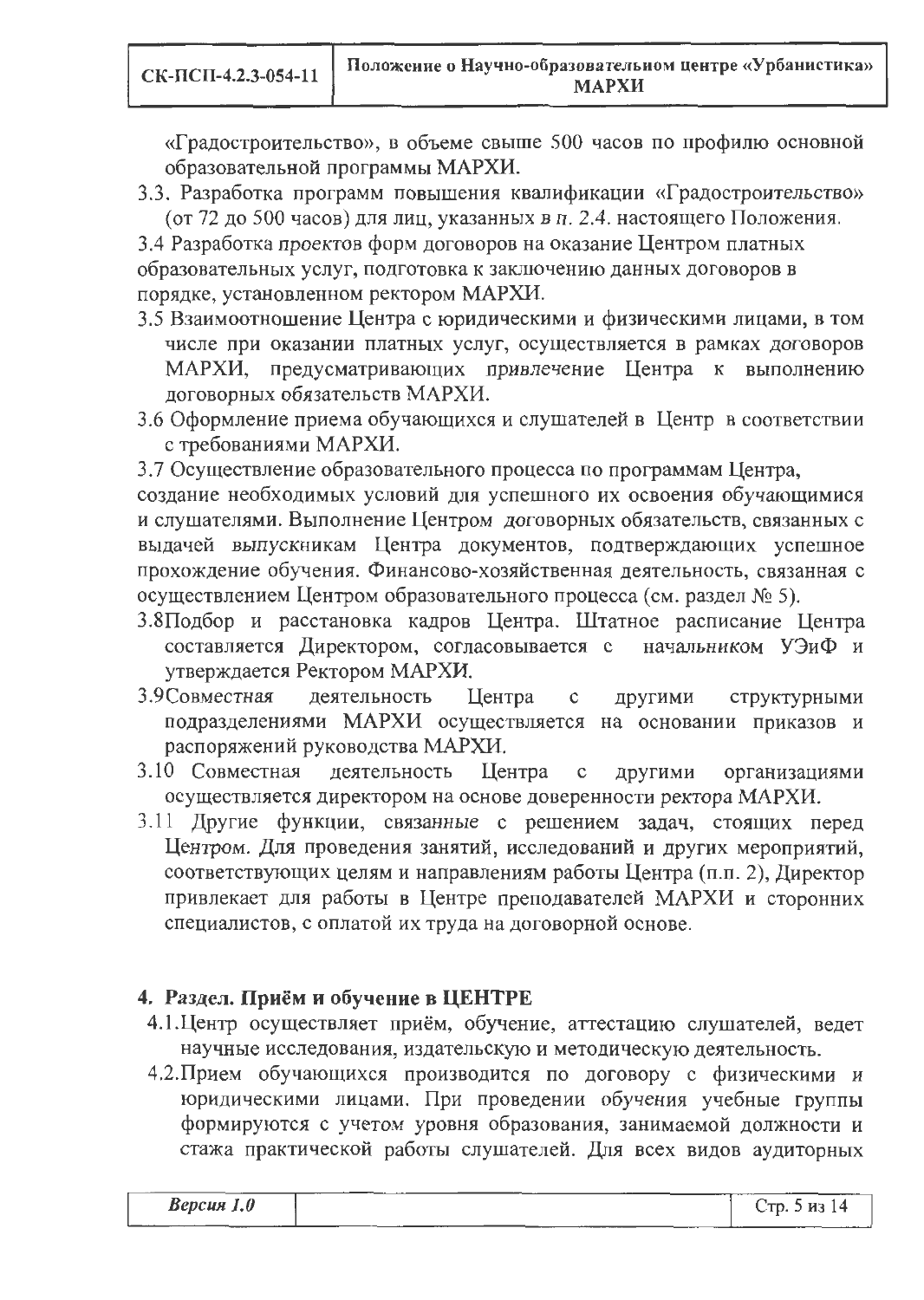занятий академический час  $\overline{B}$ Центре устанавливается продолжительностью 45 минут.

- 4.3. Зачисление в Центр Слушателей производится приказом Ректора МАРХИ. Приказу предшествует подписание договора на оказание платных образовательных услуг.
- 4.4. Слушателям на время обучения выдается справка пропуск, свидетельствующая о сроках его пребывания на учебе в МАРХИ. Итоговая аттестация слушателей проводится по результатам текущего контроля знаний и проведения собеседования специально создаваемыми комиссиями.
- 4.5. В зависимости от программы выдается «Диплом об окончании магистратуры», «Диплом о профессиональной переподготовке); или «Удостоверение о повышении квалификации».
- 4.6. Стоимость платных услуг определяется на основании предложений, подготовленных Директором, согласовывается с начальником УЭиФ и утверждается ректором МАРХИ.

### 5. Раздел Перечень документов, записей и данных по качеству

1 Номенклатура дел.

2 Положение о Центре.

3 Политика и Цели в области качества.

4 Должностные инструкции персонала (с разделом об обязанностях в области качества).

5 Документы по планированию деятельности подразделения (Планы всех видов).

6 Перечень нормативной и технической документации (со сведениями об изменениях) и собственно документация.

7 Перечень видов записей и данных по качеству подразделения и собственно записи и данные.

8 Перечень оборудования.

9 Сведения о ремонтах оборудования, его проверках.

10 Результаты внутренних и внешних аудитов СМК, проведенных в подразделении, и выполнения корректирующих и предупреждающих действий.

12 Результаты проверок состояния помещений и соответствующего оборудования (энергоснабжение, вентиляция и т.д., при необходимости).

### • Раздел Финансовая деятельность

.1. Центр планирует и осуществляет свою финансово-хозяйственную деятельность в рамках, установленных Уставом, Коллективным договором, Правилами внутреннего распорядка, используя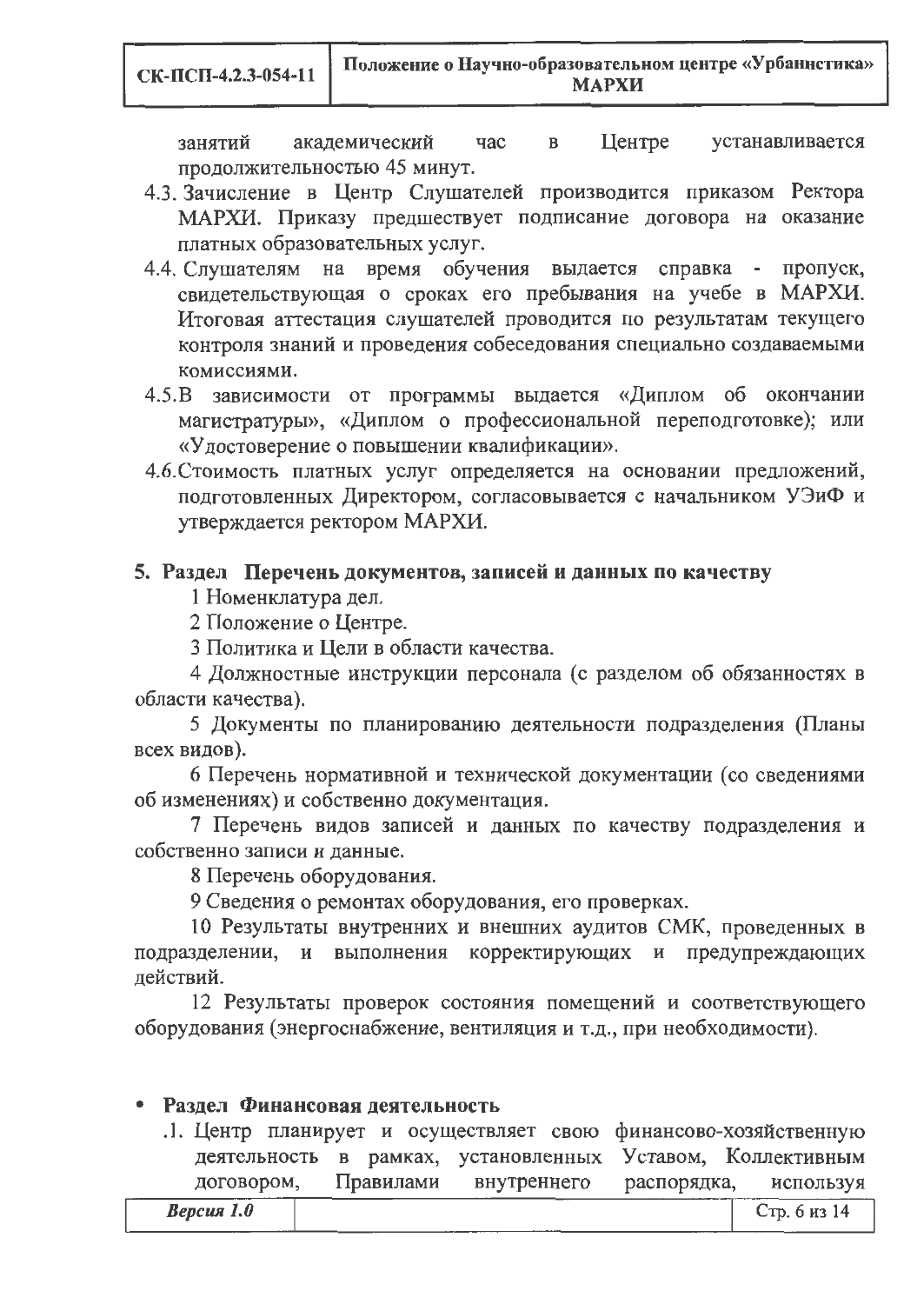полученные финансовые средства на осуществление образовательного процесса, на функционирование и собственное развитие.

- .2. Источником финансирования деятельности Центра являются средства, образовательных полученные **OT** оказания платных услуг,  $\overline{B}$ соответствии с разделом «Прием и обучение», а также денежные видов деятельности, разрешенных уставом средства от других МАРХИ.
- Центра ведения .3. Денежные средства **OT** приносящей доход деятельности, аккумулируются на внебюджетном лицевом счете МАРХИ в отделении Федерального Казначейства и контролируются Казначейством на предмет целевого использования.
- .4. Объемы отчислений в централизованный фонд МАРХИ по видам деятельности подразделению  $\mathbf{M}$ структурному устанавливаются ежегодно решением Ученого совета МАРХИ и объявляются приказом ректора.
- 5. Отчисления Центра от дохода в централизованный внебюджетный фонд компенсируют общевузовские расходы, связанные обеспечением деятельности, приносящей доход. Ректор имеет право при необходимости пересмотреть условия централизации финансовых средств по отдельным структурным подразделениям и (или) по отдельным видам деятельности в рамках самих подразделений. Изменение условий централизации объявляется приказом по МАРХИ.
- 6. После уплаты налога на прибыль, остающиеся в распоряжении Центра средства направляются на формирование средств материального поощрения и социальных выплат сотрудников и на развитие материально-технической базы подразделения.
- .7. Расходами, производимыми в порядке исполнения смет Центра признаются экономически обоснованные  $\overline{M}$ документально связанные с ведением подтвержденные затраты, данного вида деятельности и принимаемые для целей налогообложения согласно ст. 252 гл. 25 Налогового кодекса («Расходы. Группировка расходов.»)
- 8. Ежеквартально, по итогам деятельности центра, осуществляющего свою деятельность на условии самофинансирования, в порядке, установленном законодательством РФ о налогах и сборах, для целей налогообложения (налог на прибыль) определяется сумма превышения фактических доходов от платной образовательной деятельности над произведенными расходами (относящихся к отчетному периоду). Превышение расходов над доходами составляет дефицит бюджета структурного подразделения. Превышение доходов над расходами составляет прибыль структурного подразделения.
- .9. Смета Центра, составляется и изменяется на основании представления Директора в соответствии с нормативами, с применением бюджетной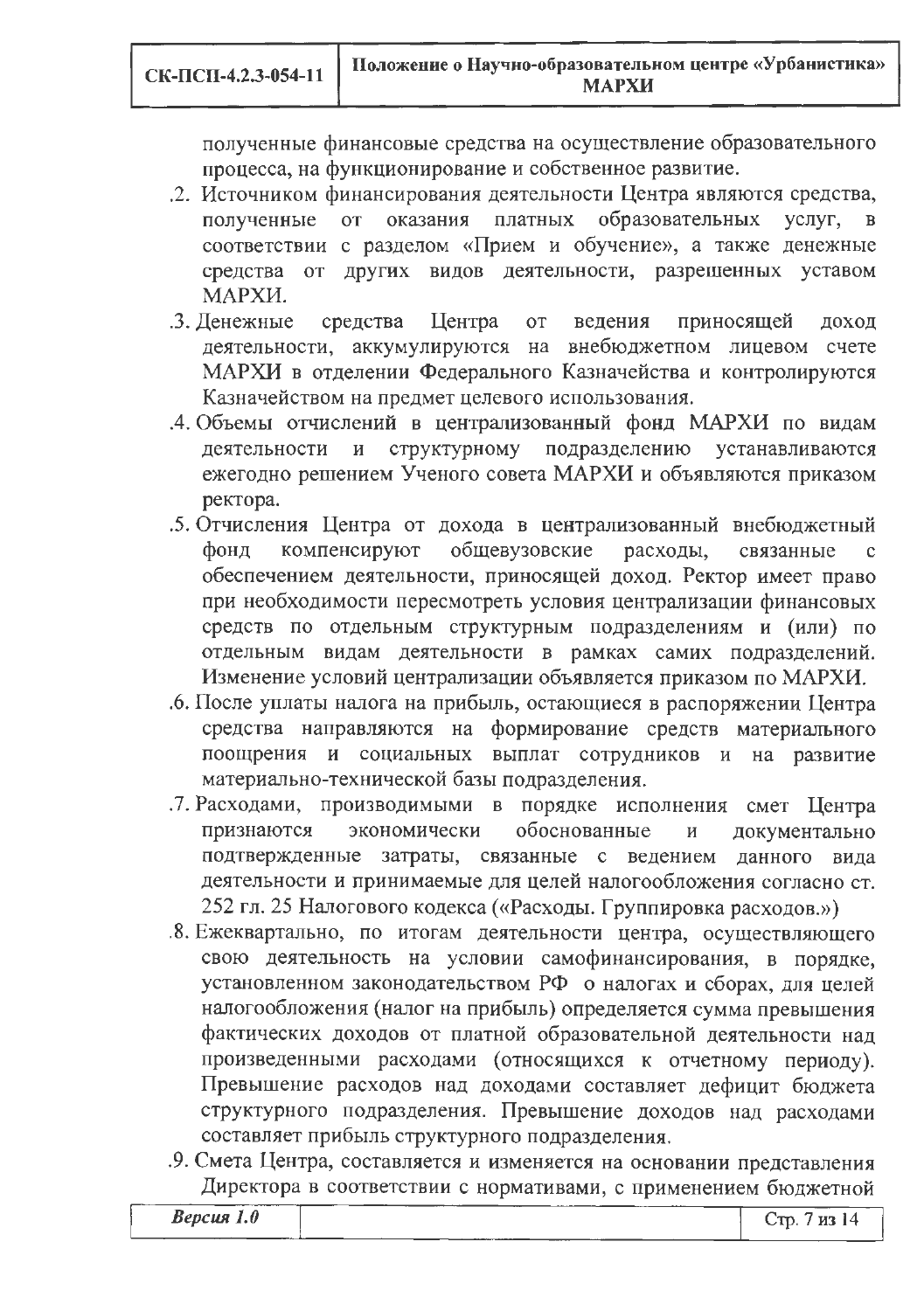классификации доходов и расходов в разбивке по кварталам. Смета, после согласования с УЭиФ утверждается ректором.

- .10. Бухгалтерский учет и налоговый учет деятельности структурного подразделения, находящегося на самофинансировании, входящего в состав МАРХИ, и не наделенного правами юридического лица, ведет бухгалтерия МАРХИ. Бухгалтерия ежеквартально информирует о результатах исполнения сметы Директора центра.
- .11. Директор и работники Центра исполняют обязательные для всех работников института требования по документальному оформлению хозяйственных операций и представлению в бухгалтерскую службу и УЭиФ необходимых документов и сведений, зафиксированных в Положении «Об учетной политике для целей бухгалтерского и налогового учета МАРХИ» на текущий финансовый год.
- .12. Центр, от имени МАРХИ, за счет финансовых средств, закрепленных в его распоряжении, приобретает имущество для осуществления платной образовательной деятельности, в соответствии с задачами учебного процесса и назначением имущества. Приобретенное имущество числится на балансе МАРХИ, подвергается плановой и внеплановой инвентаризации.
- .13. Списание оборудования или передача (основных средств) приобретенного за счет средств Центра допускается только с разрешения Федерального агентства по управлению государственным имуществом РФ и Министерства образования и науки РФ.

|                                                        | 1 нэдэн 17энглэгчийн 1101 (роман гэргэ                                                                                                                                                  |                                                                                                           |  |
|--------------------------------------------------------|-----------------------------------------------------------------------------------------------------------------------------------------------------------------------------------------|-----------------------------------------------------------------------------------------------------------|--|
| Наименование<br>подразделения или<br>должностного лица | Получение                                                                                                                                                                               | Представление                                                                                             |  |
| А Внешние<br>организации                               | Заявки на получение образовательных<br>услуг от учреждений, организаций и<br>предприятий, присылающих<br>своих<br>служащих<br>повышения<br>ДЛЯ<br>квалификации, а также от частных лиц. | Договор на обучение<br>Счет за обучение<br>Счет фактура<br>Удостоверения/дипломы об<br>окончании обучения |  |
| Б Должностные<br>лица и<br>подразделсния               |                                                                                                                                                                                         |                                                                                                           |  |
| Ректор МАРХИ                                           | Сметы доходам и расходам Центра<br>Приказы о стоимости обучення                                                                                                                         | Проект сметы доходов и<br>расходов Центра                                                                 |  |
| Версия $1.0$                                           |                                                                                                                                                                                         | Стр. 8 из 14                                                                                              |  |

### Разлел Взаимосвязи НОН Урбанистика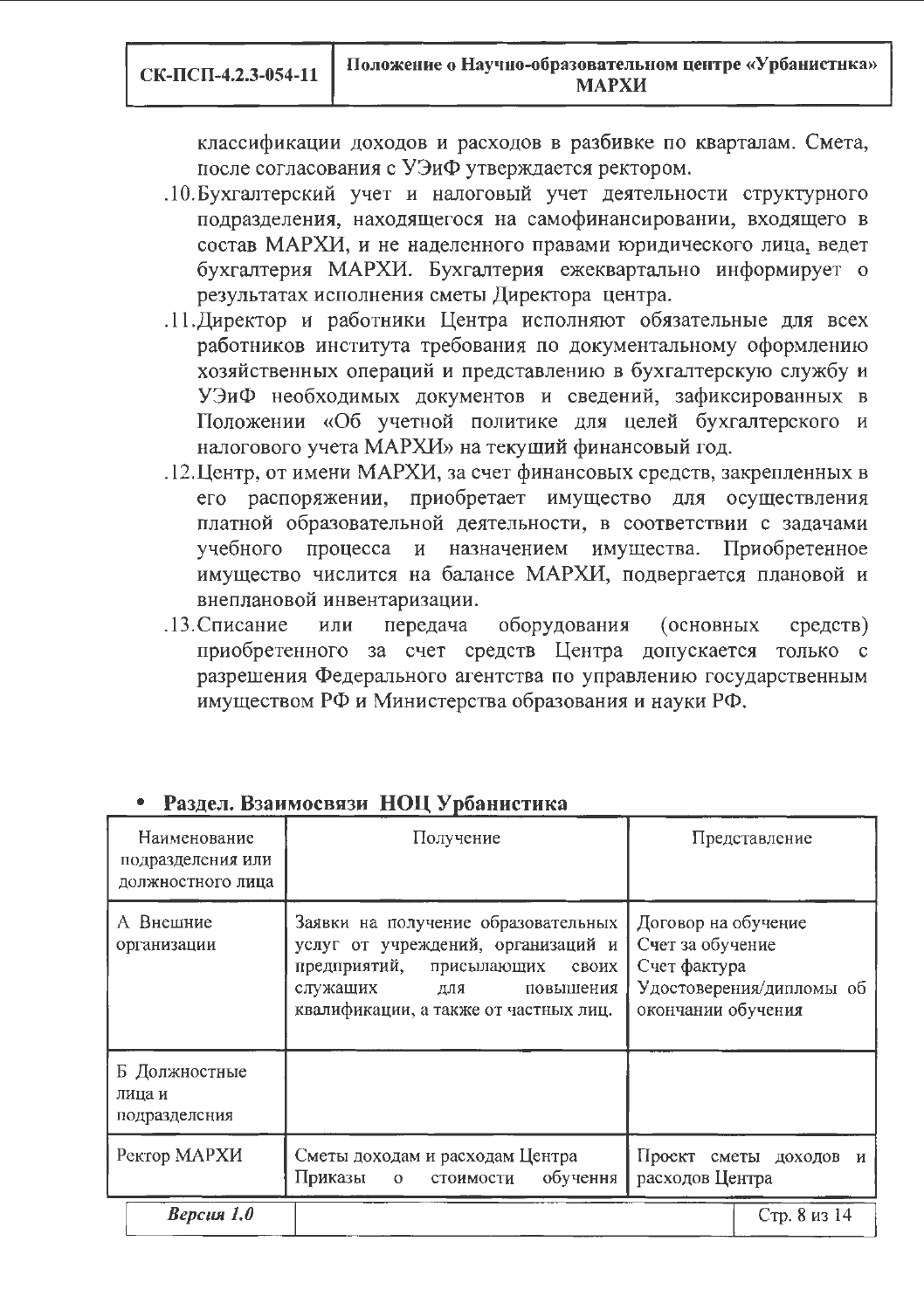СК-ПСП-4.2.3-054-11

|                                           | слушателей<br>Проект приказа о стоимости<br>обучения слушателей,<br>Приказы о стоимости оплаты ППС;<br>Проект приказа о стоимости<br>Приказы о дополнительных выплатах<br>оплаты ППС<br>АУП<br>Приказы о зачислении и отчисленин<br>Представление о порядке<br>слушателей, стажеров<br>дополнительных выплат для<br>AYII                                                                                                                                                                               |                                                                                                                                                                                                                                                                                                                                                            |  |  |  |  |
|-------------------------------------------|--------------------------------------------------------------------------------------------------------------------------------------------------------------------------------------------------------------------------------------------------------------------------------------------------------------------------------------------------------------------------------------------------------------------------------------------------------------------------------------------------------|------------------------------------------------------------------------------------------------------------------------------------------------------------------------------------------------------------------------------------------------------------------------------------------------------------------------------------------------------------|--|--|--|--|
| Ректор МАРХИ                              | Сметы<br>доходам<br>расходам<br>$\overline{10}$<br>И<br>работам<br>и экспертным<br>проектным<br>Центра<br>Приказы о порядке организации работы<br>и вознаграждении руководителей<br>$\mathbf{H}$<br>работ<br>исполнителей<br>по<br>проекту/договору;<br>Приказы о дополнительных выплатах<br>АУП, ППС                                                                                                                                                                                                  | Проект сметы доходов и<br>Центра<br>расходов<br>$\mathbf{u}$<br>проектным и экспертным<br>работам Центра,<br>Проект организации работы<br>вознаграждении<br>И<br>руководителей<br>И<br>исполнителей<br>работ<br>$\Pi 0$<br>договору,<br>Проект приказа о стоимости<br>оплаты ППС и АУП<br>Представление о порядке<br>дополнительных выплат для<br>АУП, ППС |  |  |  |  |
| Начальник<br>хозяйственного<br>управления | Бронирование мест для слушателей в<br>общежитии.<br>Счета на обучение и проживание<br>слушателей.<br>Заявка на формирование план-графика<br>ремонта помещения и оборудования,<br>закупку оборудования и расходных<br>материалов.                                                                                                                                                                                                                                                                       | Представление<br>$\Omega$<br>бронировании<br>мест<br>для<br>слушателей в общежитии.<br>Представление<br>0 <sup>6</sup><br>оформлении<br>счетов<br>на<br>проживание слушателей.<br>Представление на ремонт<br>помещения и оборудования,<br>закупку оборудования<br>И<br>расходных материалов.                                                               |  |  |  |  |
| УЭиФ                                      | Сведения<br>об<br>исполнении<br>сметы<br>доходов<br>расходов<br>И<br>$\overline{10}$<br>этапам<br>$\left( \mathbf{B}\right)$<br>деятельности<br>поквартальной,<br>полугодовой и годовой разбивке).<br>Согласование<br>обучения<br>стоимости<br>слушателей и оплаты ППС.<br>Получение<br>копии<br>государственного<br>контракта по проведенной закупке (в<br>случае если инициатором закупки и<br>сопровождению<br>ответственным<br>$\Pi{\rm O}$<br>данного<br>контракта<br>является<br>подразделение). | Проект Сметы доходов и<br>расходов<br>Центра<br>по<br>различным<br>этапам<br>деятельности.<br>Проект приказа о стоимости<br>обучения слушателей.<br>Проект приказа о стоимости<br>оплаты ППС.<br>Заявка<br>на формирование<br>план-графика<br>на<br>предстоящий<br>период.<br>Заявка<br>И<br>техническое<br>задание<br><b>RILL</b><br>проведения           |  |  |  |  |
| $Bepcus$ 1.0                              |                                                                                                                                                                                                                                                                                                                                                                                                                                                                                                        | Стр. 9 из 14                                                                                                                                                                                                                                                                                                                                               |  |  |  |  |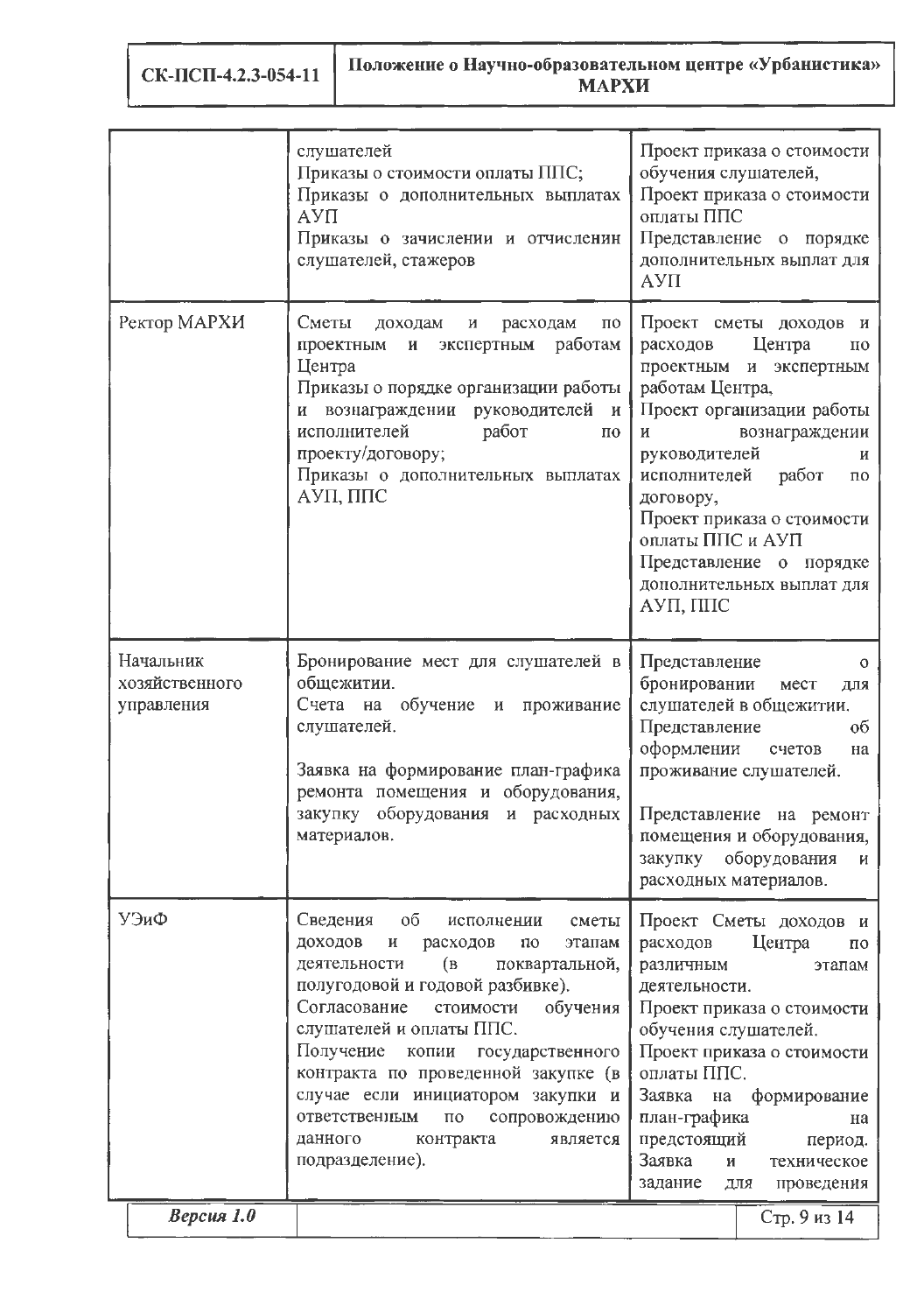|                   |                                                                                                       | закупки, инициатором<br>которой<br>является<br>подразделение.                                      |
|-------------------|-------------------------------------------------------------------------------------------------------|----------------------------------------------------------------------------------------------------|
| Бухгалтерия       | Счета на обучение и проживание<br>слушателей.                                                         | об<br>Представление<br>оформлении счетов.                                                          |
|                   | Счет фактуры по итогам завершения<br>договора на обучение.                                            | Договор и<br>акты<br>выполненных работ<br>по<br>договору со слушателями.                           |
| Учебная часть     | Регистрация актов выполненных работ<br>ППС.<br>Предоставление аудитории<br>ДЛЯ<br>проведения занятий. | Акты выполненных работ<br>ППС за истекший период<br>Заявка на аудитории для<br>проведения занятий. |
| Управление кадров | Оформление и регистрация договоров<br>$\Pi\Pi C$                                                      | Представление<br>$\Omega$<br>формировании договоров с<br>ППС                                       |

# • Раздел. Основные функции руководителя Центра

- .1. Центром руководит Директор, который назначается на должность приказом Ректора МАРХИ по представлению Проректора по развитию МАРХИ. Подписанию приказа предшествует заключение трудового договора в соответствии с Трудовым кодексом Российской Федерации.
- .2. Права и обязанности Директора определяются данным Положением; трудовым договором, заключенным между ним (Работник) и МАРХИ Московским архитектурным институтом (Работодатель); а также должностной инструкцией Директора, которую составляет Проректор по развитию МАРХИ и представляет на утверждение ректору МАРХИ.

# • Раздел. Обязанности руководителя Центра

- .1. Обеспечивает выполнение Политики и Целей вуза в области качества в рамках своей деятельности;
- .2. Соблюдает требования к СМК МАРХИ, предъявляемые к деятельности подразделения.
- .3. Директор Центра организует учебную, производственную, научноисследовательскую и финансово-хозяйственную деятельность Центра, в том числе:
	- .3.1. Составляет планы работ Центра, должностные инструкции штатных сотрудников Центра.

| <b>Версия</b> 1.0 |  |  |  |  | Стр. 10 из 14 |
|-------------------|--|--|--|--|---------------|
|                   |  |  |  |  |               |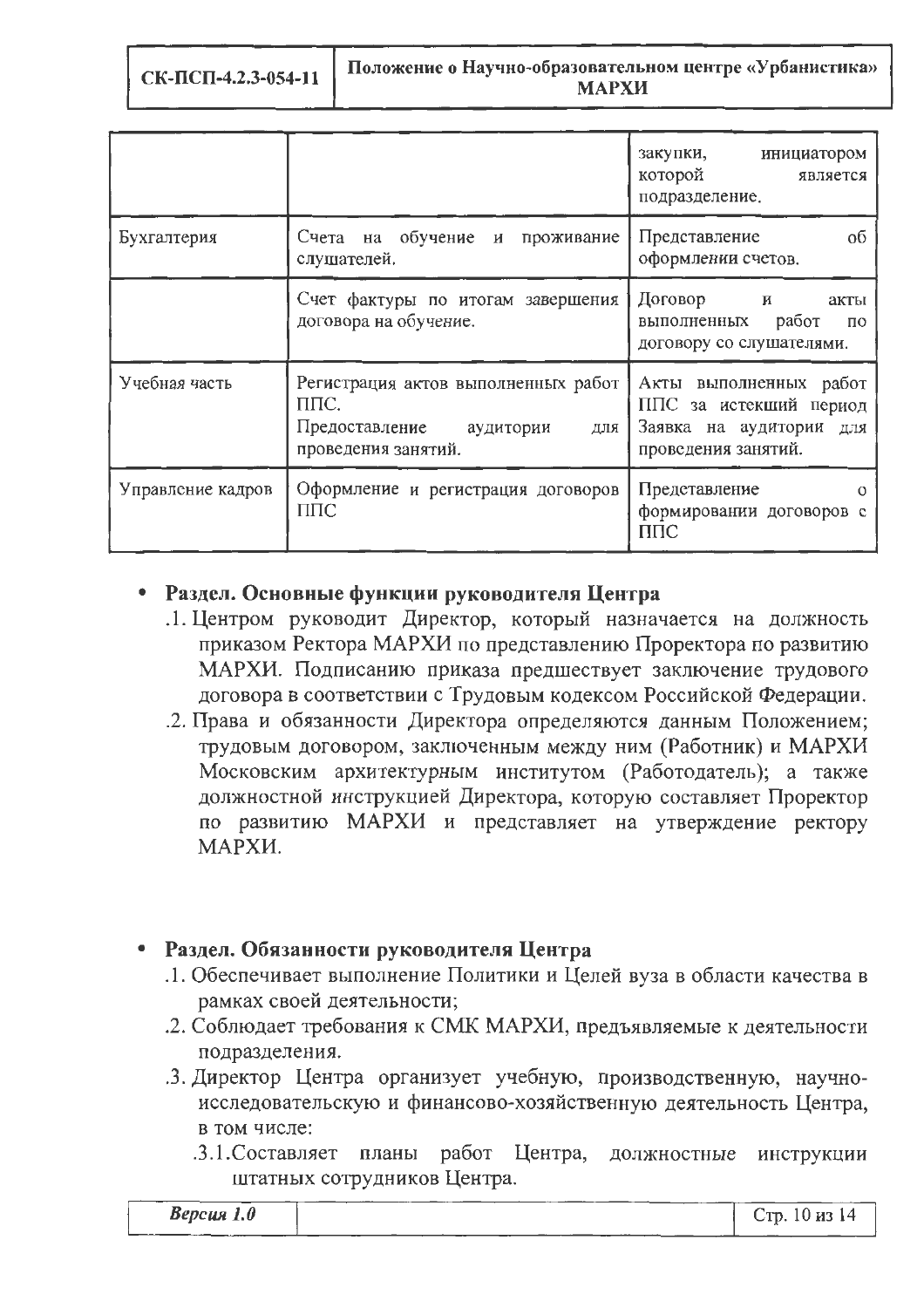- .3.2. Осуществляет подбор и расстановку кадров штатных работников Центра, зачисление и увольнение которых осуществляется службой МАРХИ в установленном порядке. кадровой соответствии с Трудовым кодексом Российской Федерации.
- .3.3. Вносит предложения по доплатам и надбавкам стимулирующего характера в соответствии с Положением МАРХИ «О порядке установления стимулирующих надбавок».
- .3.4. Вносит предложения по развитию материальной базы Центра, модернизации оборудования и программного обеспечения, а также премирования преподавателей и сотрудников, по вопросам участвующих в деятельности Центра (заявка согласуется с первым проректором).
- .3.5. Разрабатывает проекты договоров **MAPXИ**  $\, {\bf M}$ cmet на финансирование работ, связанных с деятельностью Центра.
- .3.6. Осуществляет распространение информации о деятельности Центра, в том числе в электронном и печатном виде в российских и зарубежных средствах массовой информации с соблюдением Федерального закона РФ «О рекламе».

# Раздел. Права руководителя Центра

- предложения об установлении размера почасовой .1. Представлять оплаты труда привлекаемых к работе преподавателей и специалистов, согласует их с начальником УЭиФ. Размер почасовой оплаты труда ППС устанавливается приказом Ректора МАРХИ;
- 2. Избирать и быть избранными в составы ученых советов МАРХИ;
- 3. Участвовать в обсуждении и решении вопросов, относящихся к деятельности МАРХИ:
- .4. Пользоваться бесплатно услугами библиотек, информационных фондов, учебных и научных подразделений, а также услугами социально-бытовых и других структурных подразделений академии в соответствии с коллективным договором и иными локальными актами МАРХИ;
- .5. Обжаловать приказы и распоряжения администрации МАРХИ в установленном законодательством порядке.

Руководитель структурного подразделения пользуется иными правами в соответствии с законодательством Российской Федерации, уставом МАРХИ, правилами внутреннего распорядка, трудовыми договорами, должностными инструкциями и иными локальными актами МАРХИ.

# Раздел. Ответственность руководителя Центра

| $Bepc$ ия 1.0 |  | Стр. 11 из 14 |
|---------------|--|---------------|